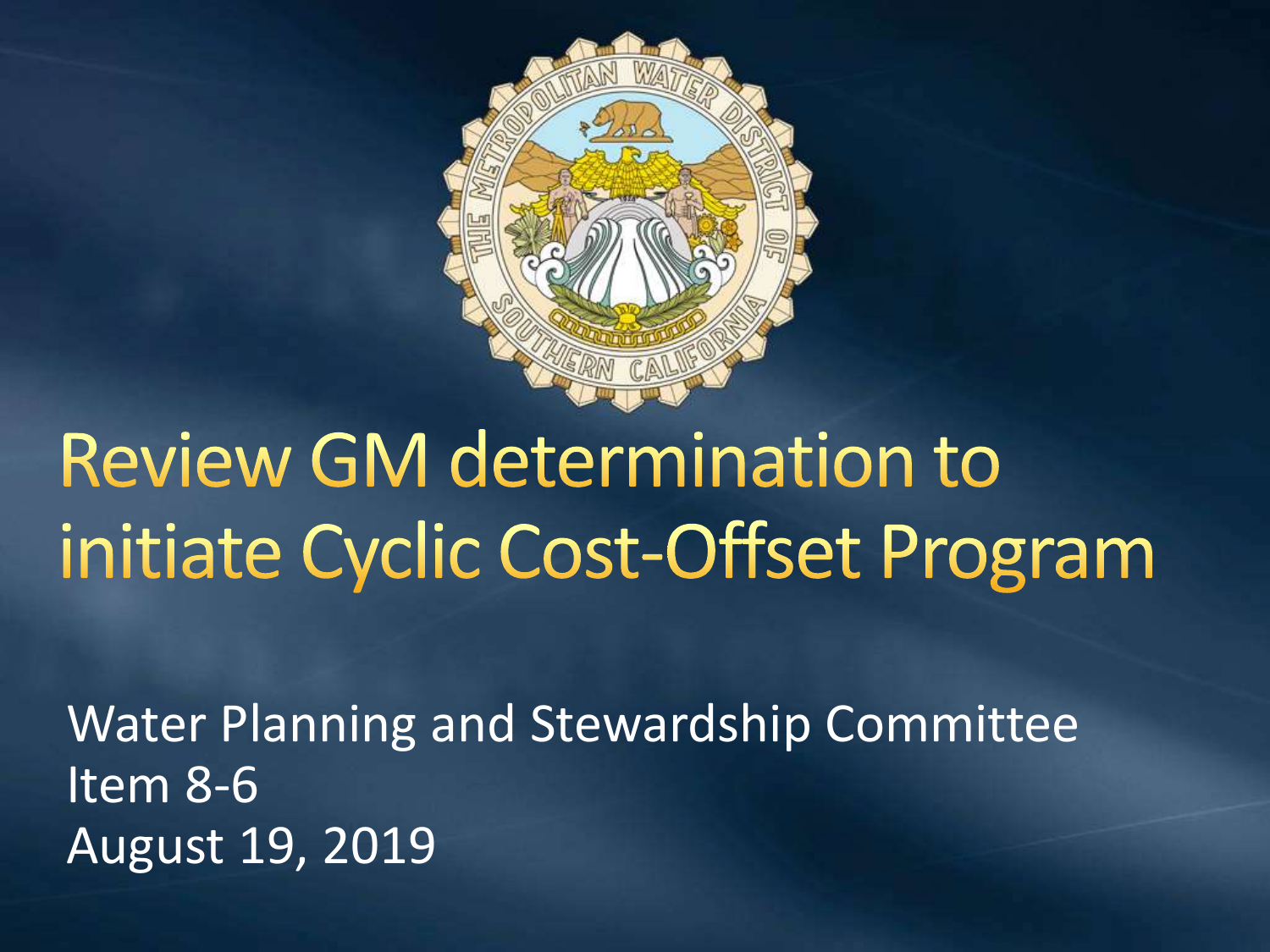# **Background**

- **Board Authorization April 2019**
- General Manager authority to:
	- **Issue cost offset in form of a credit to member** agencies to capture additional water in cyclic accounts when
		- **P** Risk of not capturing all available imported supplies
		- Member agency increases capture and incurs costs above normal supplies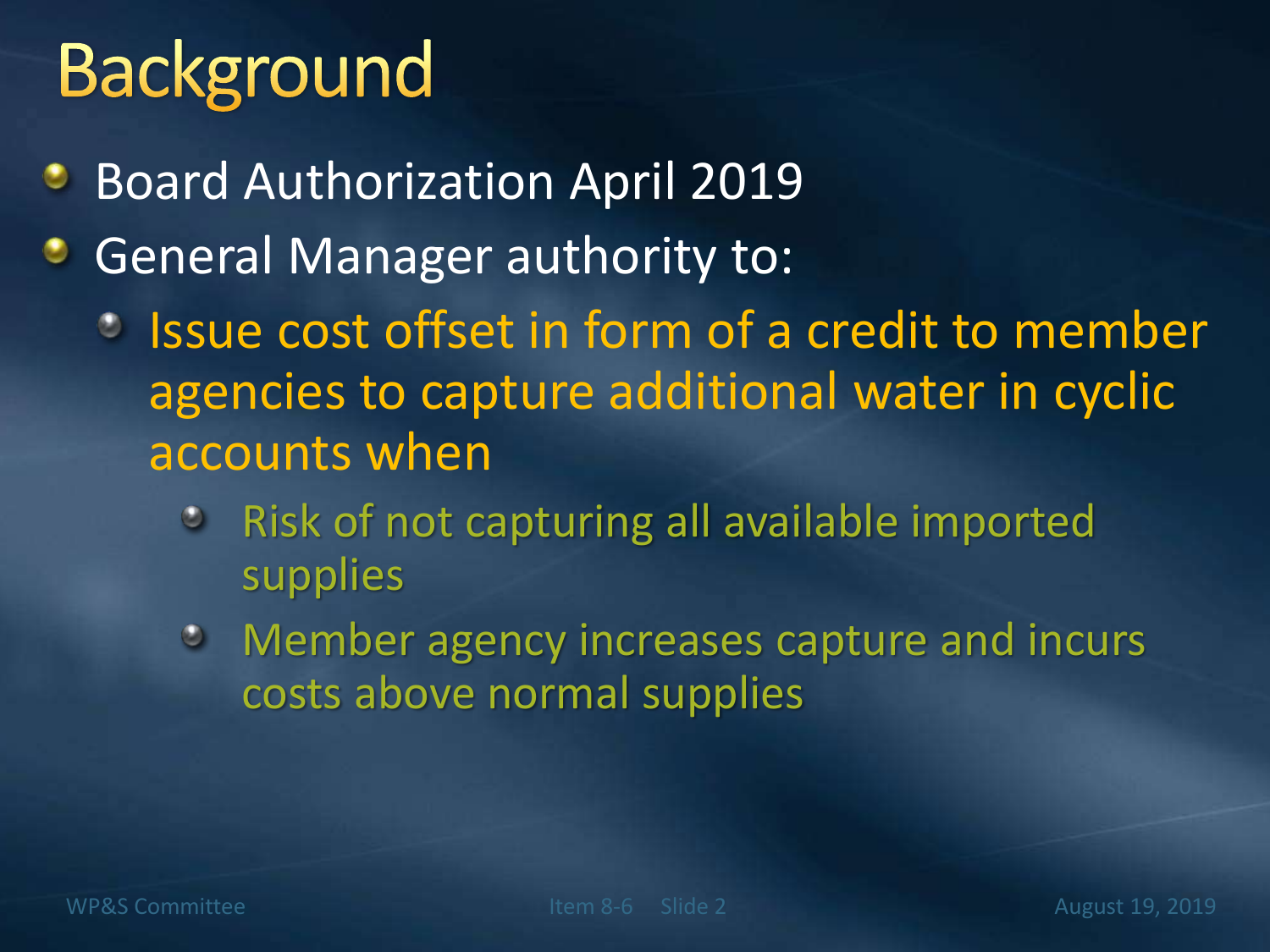## **Cyclic Cost-Offset Program**

- In order to receive the cost offset, the member ۰ agency must:
	- **Receive more water than originally projected**
	- Purchase the delivered water on an agreedupon schedule within five years
- **Deliveries at Metropolitan's discretion** 
	- <sup>2</sup> No capacity charge
- Water purchased at full-service water rate at time of purchase
- Cost offset up to \$225 per acre-foot۰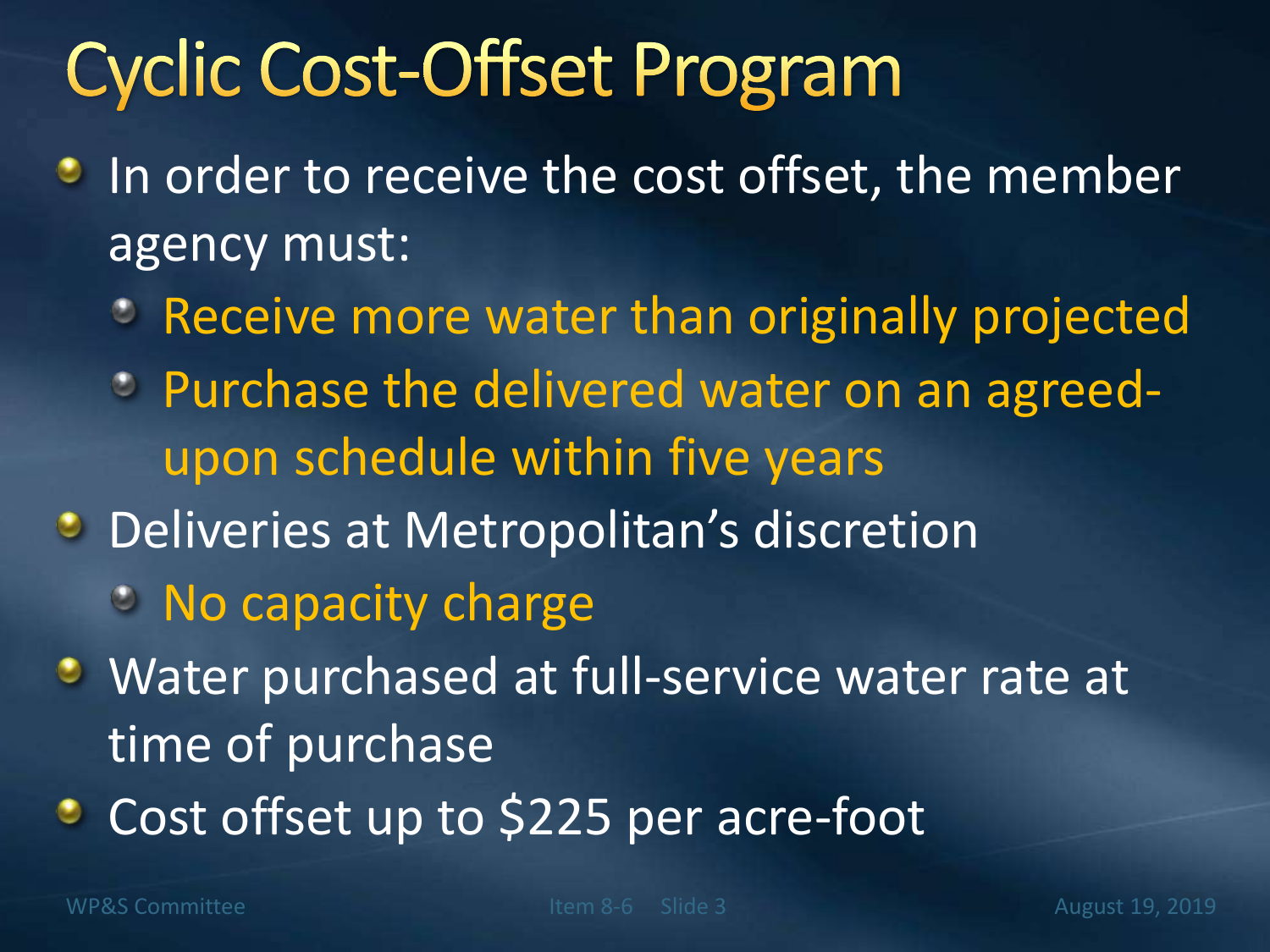## **2019 Water Supply Conditions**

Increased SWP Allocation **Lower Forecasted Demands** 

### Expected Article 21 Supplies | Loss of Replenishment Orders

### Need to Initiate Program

WP&S Committee The Item 8-6 Slide 4 August 19, 2019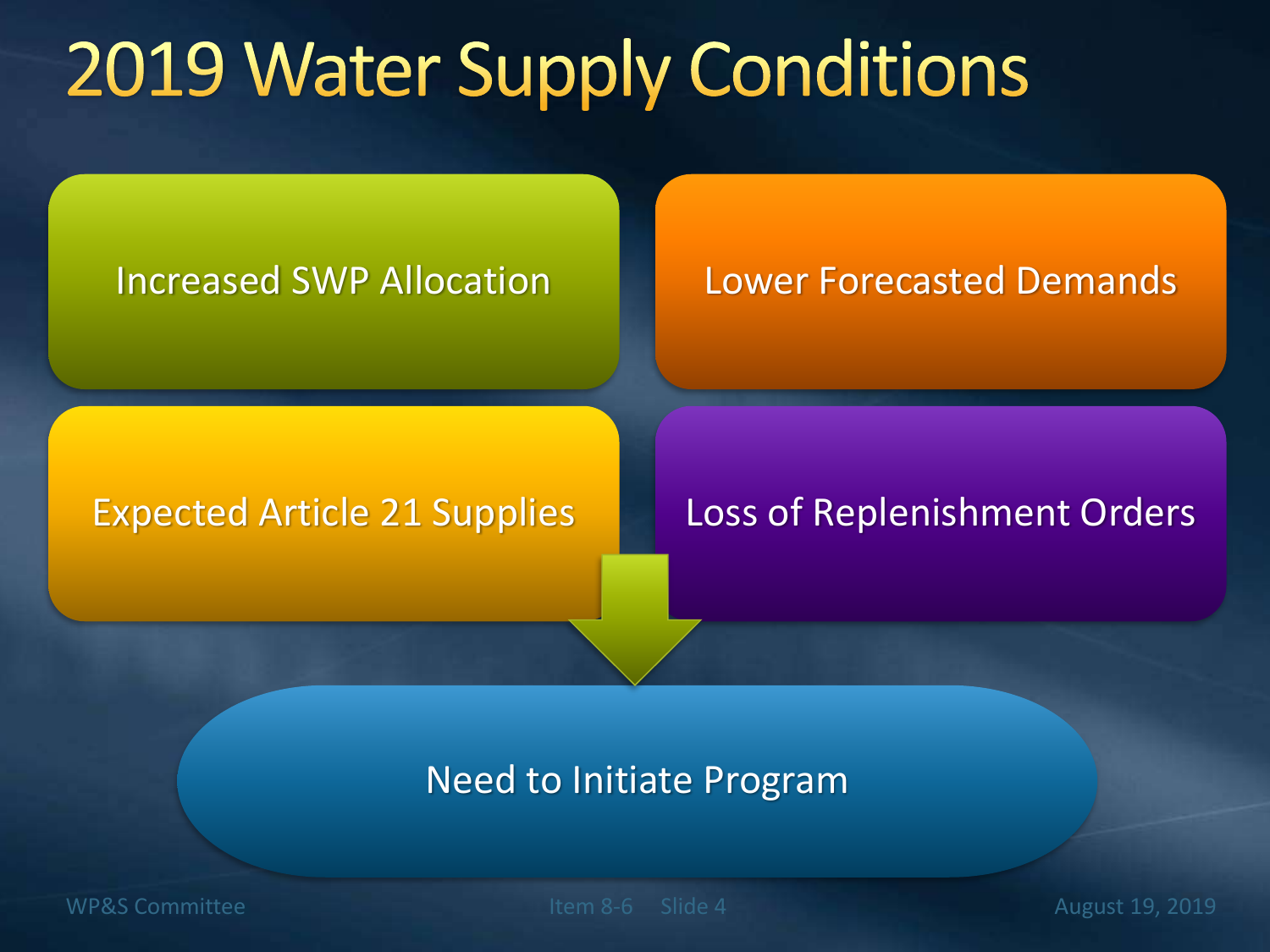## **2019 Supply Demand Balances** 75% SWP Allocation Scenario



WP&S Committee The Item 8-6 Slide 5 August 19, 2019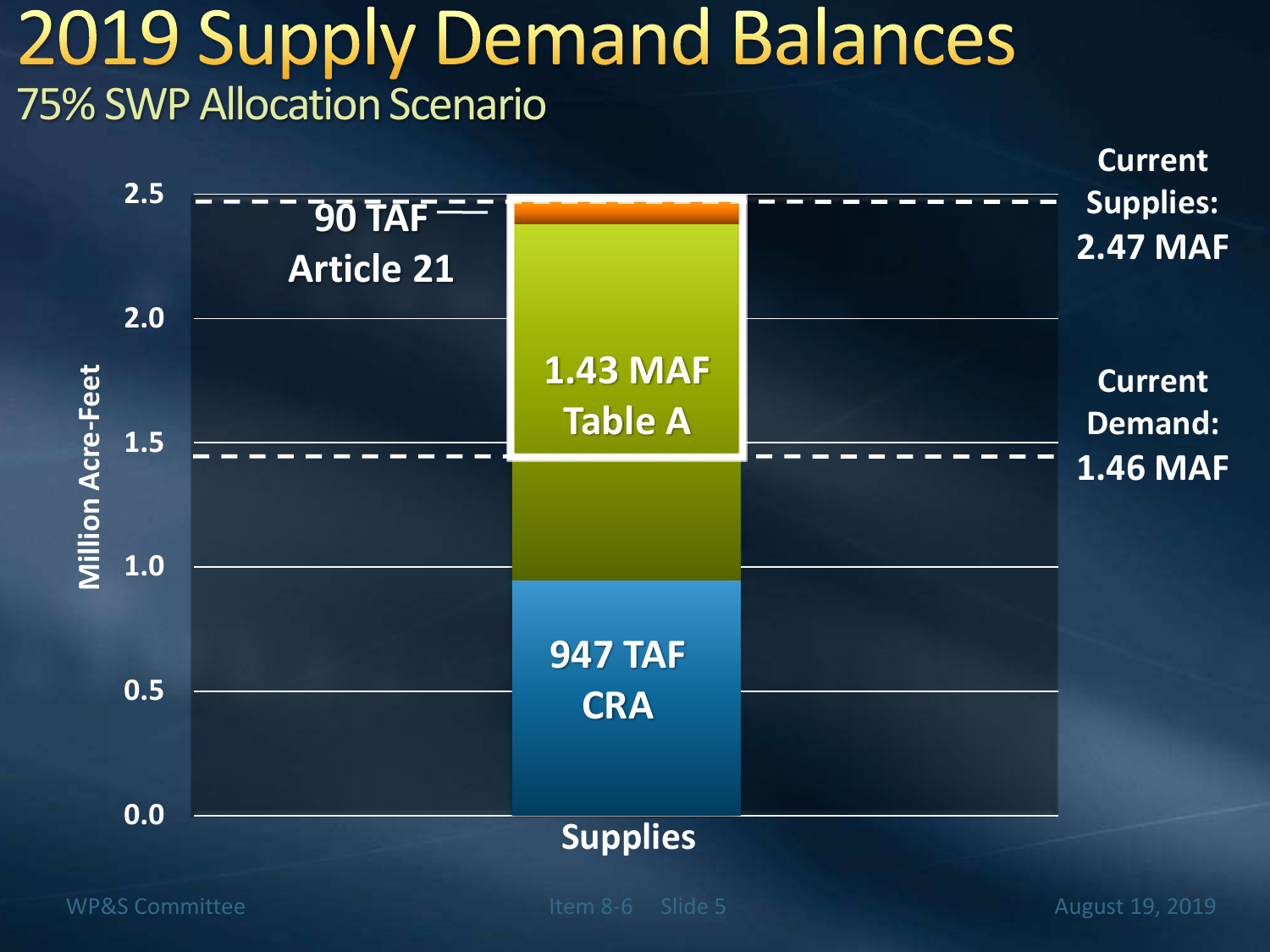## **Available Supplies for Storage**

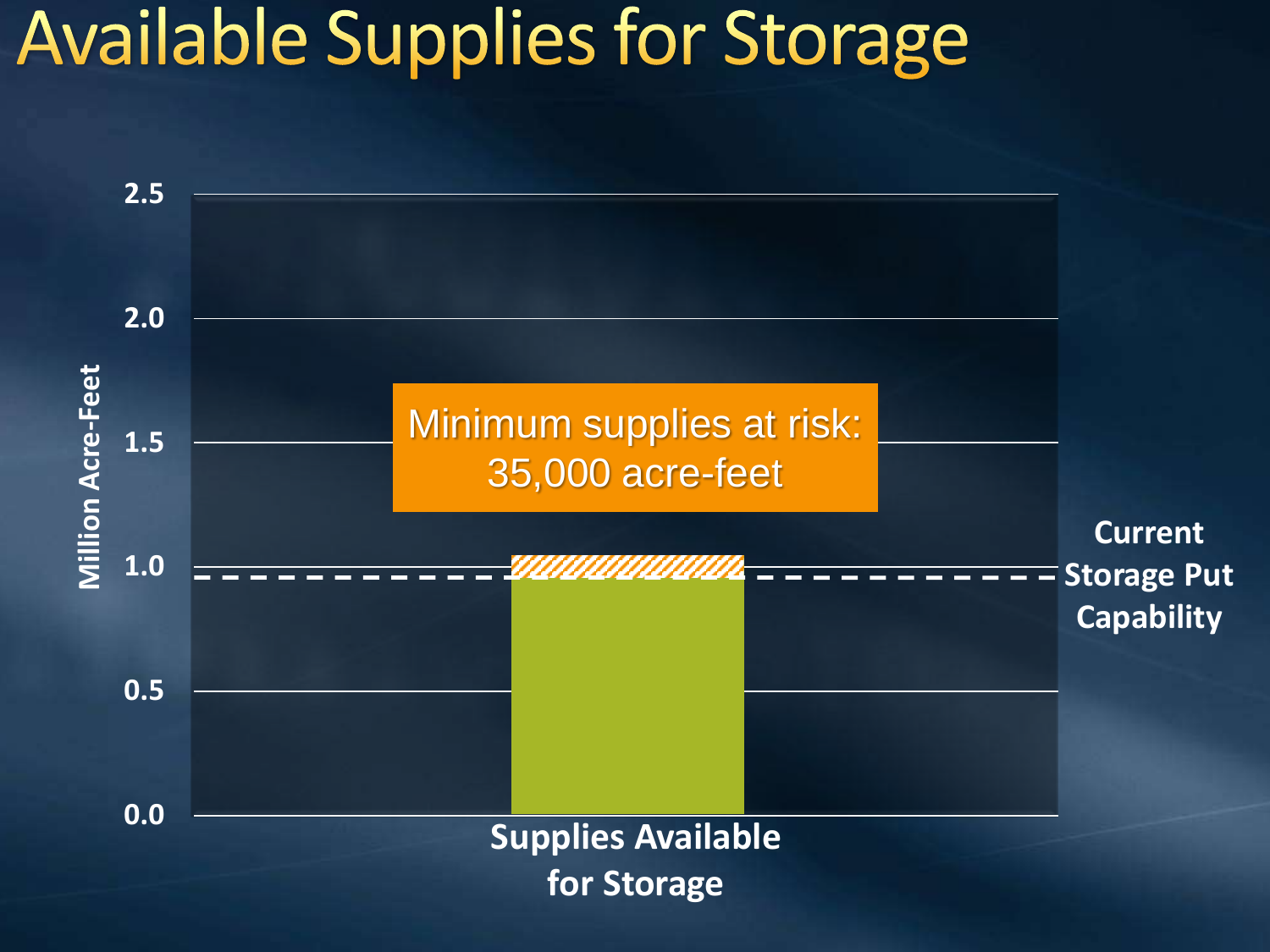## **Base Cyclic Program**

- Total Program capacity: 560,000 acre-feet ٥
- Metropolitan actively operating Program ٠
	- Plan to deliver 137,000 acre-feet in 2019
		- **City of Burbank**
		- Calleguas Municipal Water District
		- **C** Rancho California Water District through Eastern Municipal Water District
		- Three Valleys Municipal Water District
		- Upper San Gabriel Valley Municipal Water District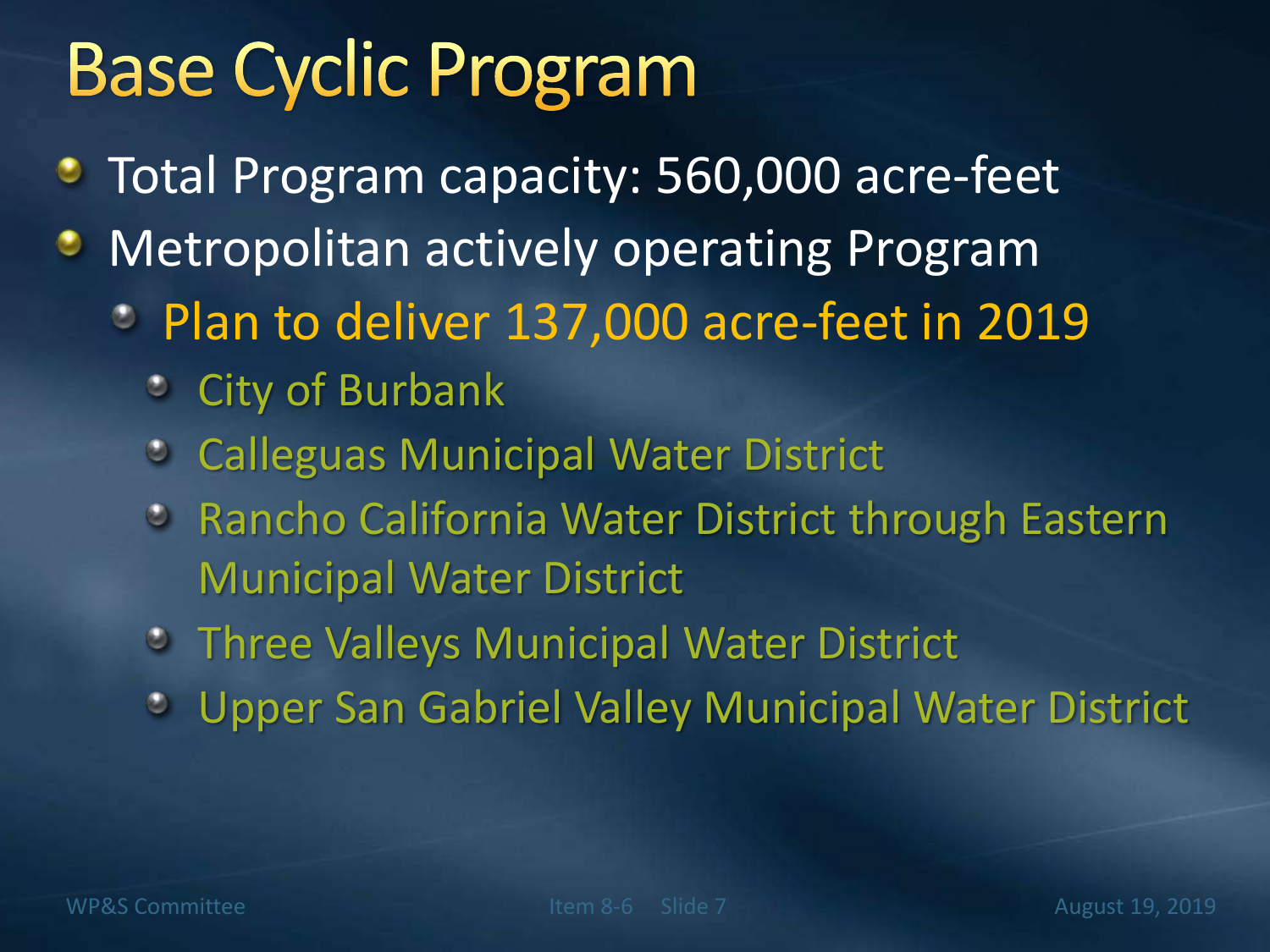## **Cost-Offset Program**

- Developed Cost-Offset Program agreements with ۰ 14 member agencies
	- **Established operating plans with member** agencies
	- Estimated ability to manage up to 60,000 acre-feet in 2019
- **Will deliver water under the Program** when there is a need
	- May continue in 2020
	- Will report regularly to committee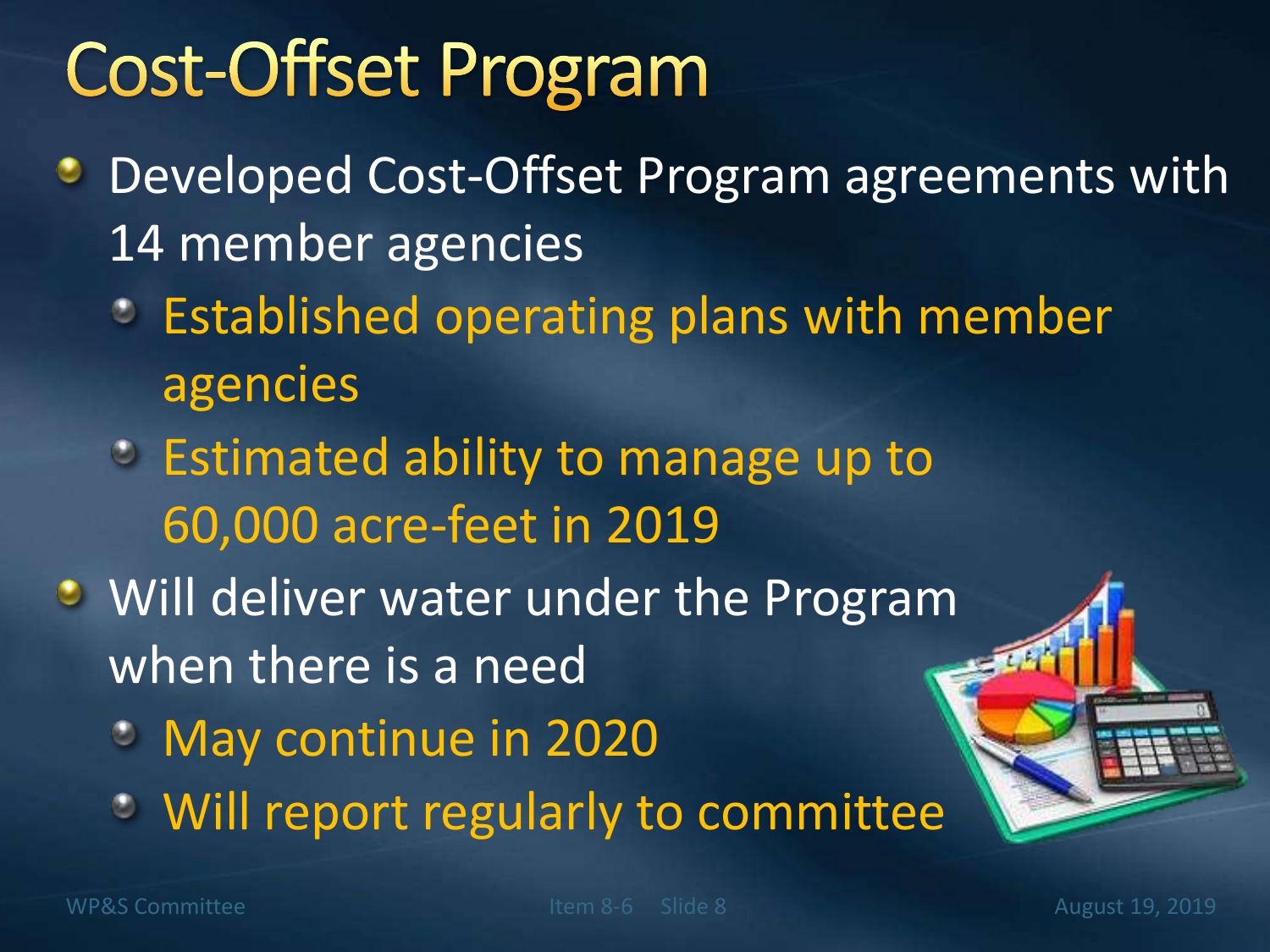## Summary

- Water available in 2019 exceeds Metropolitan's ۰ capability to store
- **Member agencies help increase amount of water** brought to the region
	- **Supplies managed locally** 
		- Dry-years
		- Emergencies

**Staff will monitor water supply conditions Decision to stop when no longer at risk**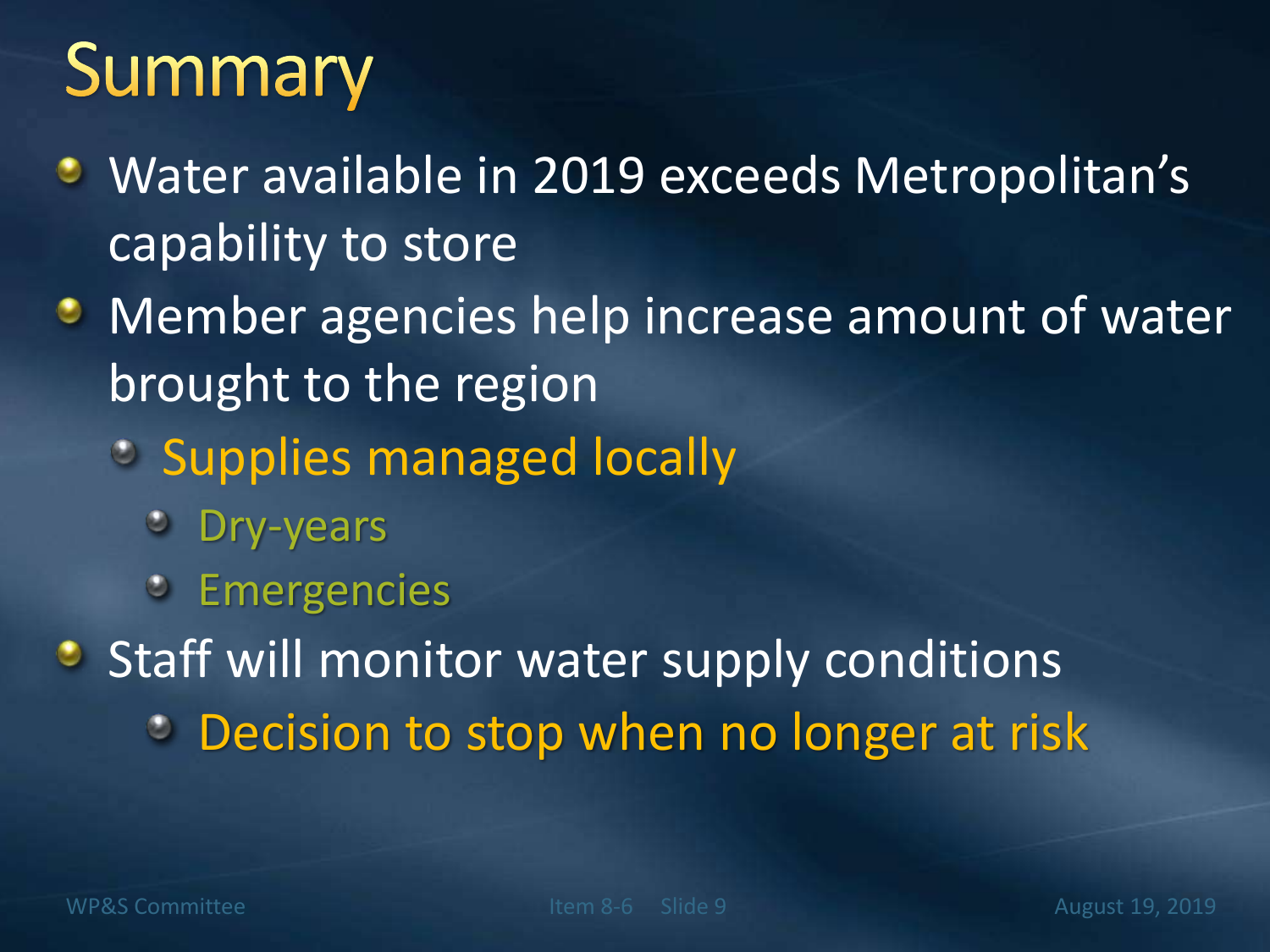## **Board Options**

## Option 1:

**• Receive and file information regarding the** General Manager's decision to implement the Cyclic Cost-Offset Program as of August 1, 2019, pursuant to the authority approved by the Board on April 9, 2019

Option 2:

**• Suspend Cyclic Cost-Offset Program** implemented by the General Manager on August 1, 2019, effective no earlier than September 6, 2019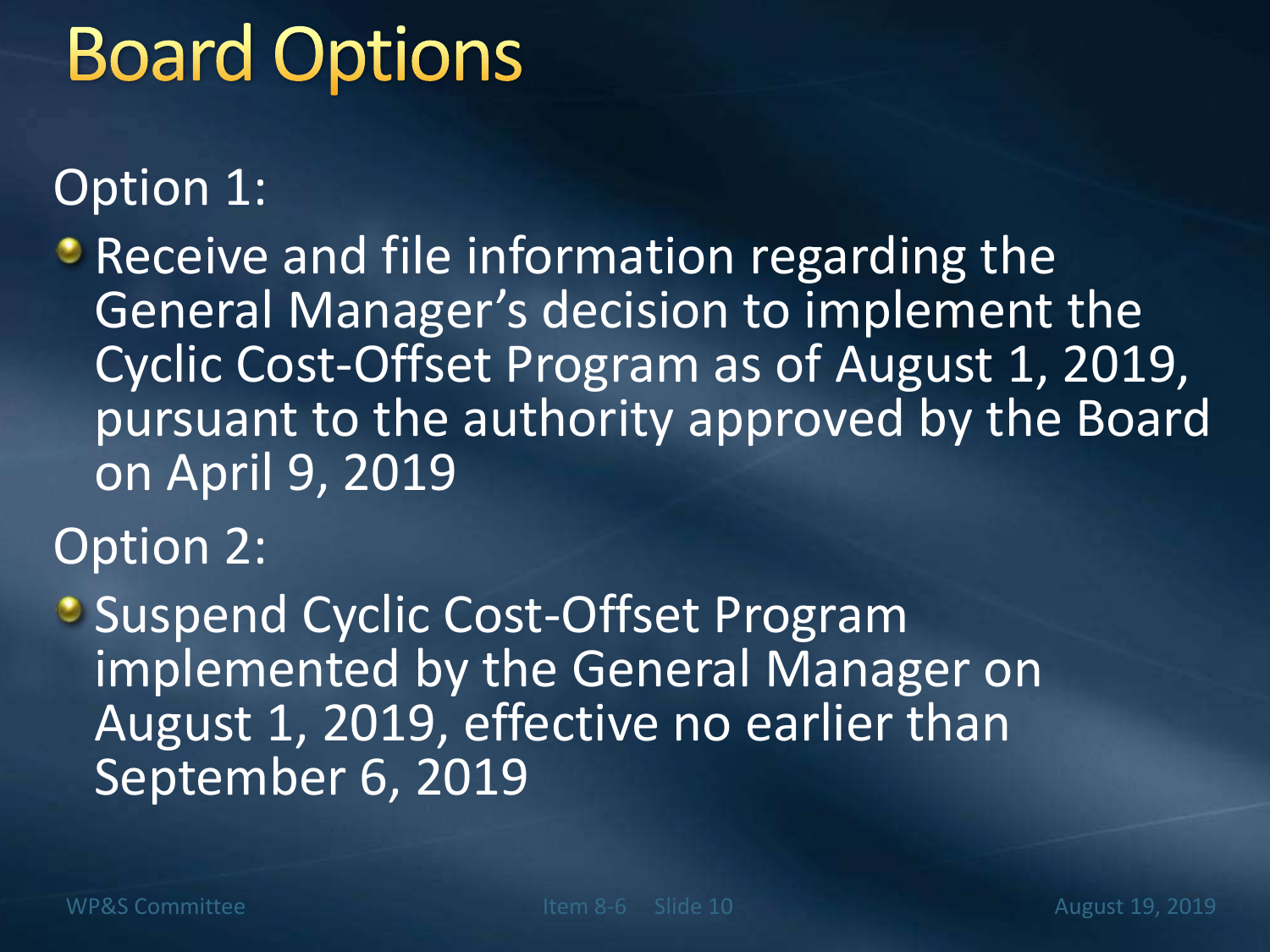## **Staff Recommendation**

Receive and file information ۰ No motion or vote needed٠